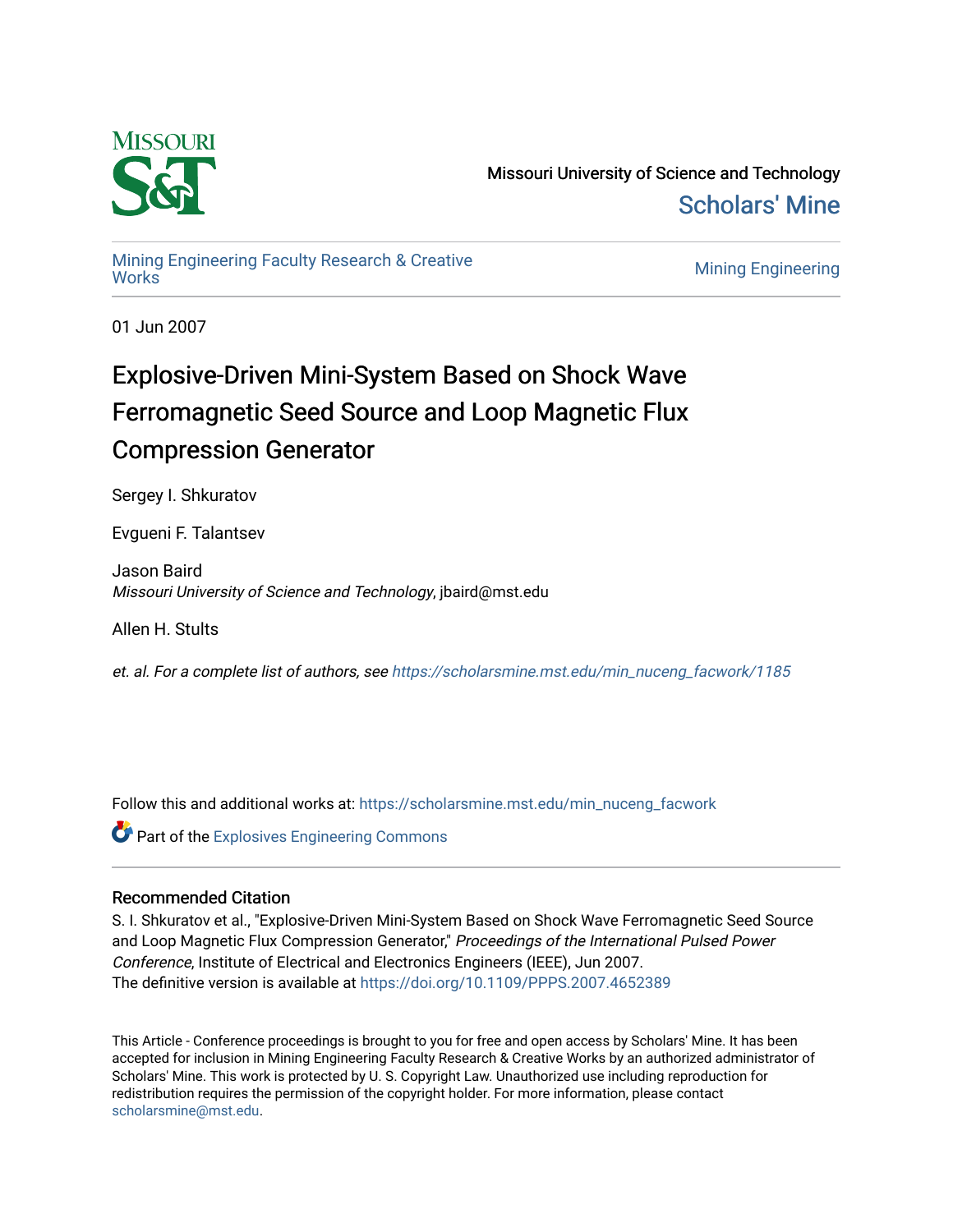## **EXPLOSIVE-DRIVEN MINI-SYSTEM BASED ON SHOCK WAVE FERROMAGNETIC SEED SOURCE AND LOOP MAGNETIC FLUX COMPRESSION GENERATOR**

 $\mathbf{S}.\mathbf{I}.$  Shkuratov<sup>ξ</sup>, E.F. Talantsev, J. Baird, L.L. Altgilbers  $\check{a}$ , and A.H. Stults  $^+$ *Loki Incorporated, Rolla, MO 65409, U.S.A.* 

#### *Abstract*

Completely explosive pulsed power mini-systems based on the transverse shock wave ferromagnetic generator (FMG) served as a seed source and loop magnetic flux compression generator (LFCG) as a pulsed power amplifier were proposed, designed, built and tested. The physical principles and design of the developed FMG-LFCG system are described in detail. Experimental data are presented for the explosive operation and electrical performance of the system.

## **I. INTRODUCTION**

Development of compact autonomous pulsed power systems is very important for success in many scientific and engineering projects. Research activity in the field of compact explosive pulsed power generation has significantly increased for the past few years<sup>1</sup>. One of the results of our previous efforts in this field was the invention a new type of explosive-driven primary power source that we call a shock-wave ferromagnetic generator (FMG) [2-7]. This device does not utilize magnetic flux compression, but it is based on the physical effects of longitudinal [2, 3] and transverse [4-8] shock wave demagnetization of hard ferrimagnets and hard ferromagnets.

There are different approaches to the application of FMGs in explosive pulsed power. The first approach is based on the idea that FMGs can be used as autonomous explosive-driven primary sources for powering conventional non-explosive pulsed power systems. We developed the first approach, showing the feasibility of using FMGs as charging sources for Arkadiev-Marx generators [9]. Using the first approach, we also developed a new autonomous high-voltage nanosecond system [10]. This system utilizes a spiral vector inversion generator (VIG) as a power conditioning stage for an FMG. The miniature FMG-VIG system generated highvoltage pulses with amplitudes exceeding 40 kV and rise times in the range of 5-8 ns.

The second approach for FMG application is to use it as a primary power source for explosive-driven devices that require primary power for their operation. To develop the second approach, we experimentally demonstrated the successful operation of a completely explosive pulsed power system utilizing a multi-turn transverse shock wave FMG as a primary power source (seed source) and a helical FCG as a pulsed power amplifier [11, 12].

In this paper, we propose a new concept under the second approach for constructing completely explosive pulsed power systems and discuss the first results obtained from our investigation of the concept. It utilizes a high-current transverse shock wave FMG as a primary power source and a miniature loop magnetic flux compression generator (Loop FCG) as а pulsed power amplifier.



Figure 1. Schematic diagram of the completely explosive FMG-Loop FCG pulsed power mini-system developed in this work.

## **II. DESIGN AND EXPERIMENTAL RESULTS**

The Loop FCG was invented about 10 years ago as an explosive-driven system for operation with output current in the range of tens of mega-amperes [13]. Not much information about the Loop FCG is available in open sources. Moreover, our task was to develop miniature, completely explosive pulsed power systems with FMG seed sources. This is a completely new approach to the design of systems of this type, because the systems described in the publications are large Loop FCGs

1-4244-0914-4/07/\$25.00 ©2007 IEEE. 1141

ξ E-mail: shkuratov@lokiconsult.com

<sup>\*</sup> U.S. Army Space and Missile Defense Command, Huntsville, AL 35807, U.S.A.

<sup>+</sup> U.S. Army Aviation Research, Development and Engineering Center, Huntsville, AL 35807, U.S.A.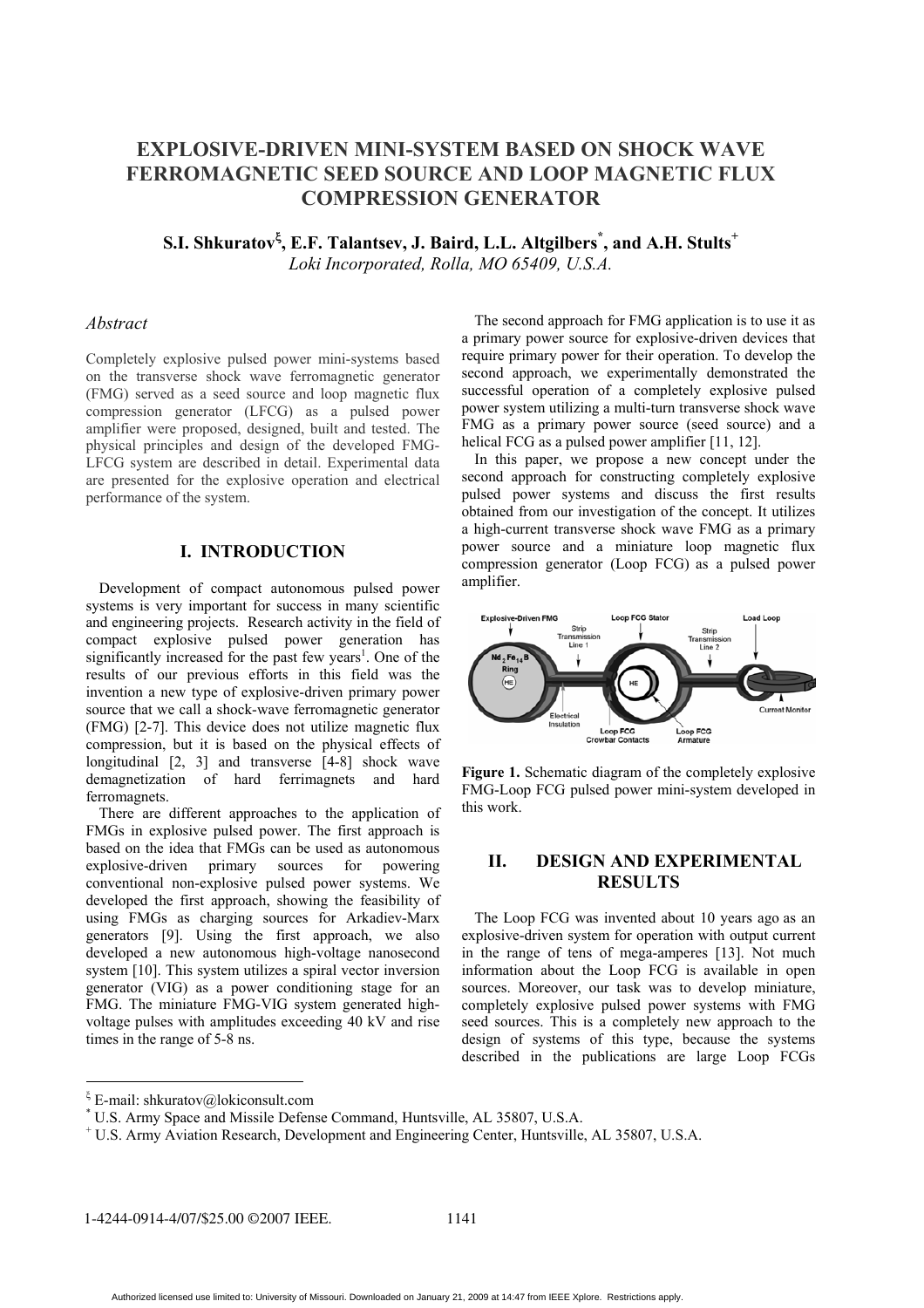powered from conventionally charged capacitor seed sources.

A schematic diagram of the developed system that utilizes a transverse shock-wave ferromagnetic generator as a primary power source and a compact helical multistage FCG as a pulsed power amplifier is in Fig. 1.

The energy-carrying element of the FMG seed source (Fig. 1) was a  $Nd_2Fe_{14}B$  hard ferromagnetic ring magnetized along its axis. The high explosive charge for the generator was loaded into the central hole of the  $Nd_2Fe_{14}B$  ring [4-8], which upon detonation initiated a transverse shock wave (the shock wave propagated perpendicular to the magnetization vector  $M$ ) in the body of the ferromagnetic energy-carrying element.

The  $Nd_2Fe_{14}B$  energy-carrying element (volume of 25.1) cm<sup>3</sup>) had the following dimensions: outer diameter 50.8 mm, inner diameter 7.6 mm, thickness 12.7 mm. The magnetic parameters of the  $Nd_2Fe_{14}B$  were residual flux density 1.23 T, coercive force  $8.99 \, 10^5$  A/m, and maximum energy product 0.279 J/cm<sup>3</sup>.

The single-turn pulse-generating coil of the FMG seed source was made of copper strip of thickness 1 mm and width 13 mm.

The FMG explosive charge included a single exploding bridge-wire RP-501 detonator bonded to one end face of the  $Nd_2Fe_{14}B$  ring, and 0.6 g of desensitized RDX inserted in the magnet's central hole (Fig. 1).

The FMG seed source was connected to the Loop FCG by a 38 mm-long strip transmission line made of copper strip of width 13 mm. The diameter of the Loop FCG stator (loop) was 50 mm and its width was 13 mm. The Loop FCG was connected to the load loop (where the current monitor was placed) with a 38 mm strip transmission line (Fig. 1).

The equivalent circuit diagram for the two-stage explosive-driven FMG-Loop FCG pulsed power system is in Fig. 2. The equivalent circuit diagram of the FMG contains a source of electromotive force (*EMF*) and a pulse-generating coil with resistance (*RFMG*) and inductance (*LFMG*). The equivalent circuit of the Loop FCG contains resistance  $R_{LFCG}$  and inductance  $L_{LFCG}$ , a closing switch (crowbar), and the load impedance *ZLoad*.



**Figure 2.** Equivalent circuit of FMG-LFCG mini-system.

The operation of the FMG seed source (Figs. 1 and 2) is based on the fundamental effect of transverse shock wave demagnetization of  $Nd_2Fe_{14}B$  hard ferromagnets [4-8]. In accordance with Faraday's law, the decrease of initial magnetic flux in the FMG due to the transverse-shockwave compression of the  $Nd_2Fe_{14}B$  results in generation of a pulsed electromotive force [EMF,  $E_g(t)$ ] at the output terminals of the single-turn pulse-generating coil. This EMF is applied to the input terminals of the Loop FCG and causes current flow in the FMG – Loop FCG – load circuit. For a single-turn coil, the generated EMF is

$$
E_g(t) = -d\Phi(t)/dt,\t\t(1)
$$

where *dt* is the time in which the change in the magnetic flux  $(d\Phi(t))$  has taken place.



**Figure 3.** A typical waveform of the seed current produced by explosive-driven FMG across the Loop FCG-Load circuit.

We performed a series of experiments to study seed currents in the  $FMG - Loop FCG - load$  systems. It is very important to have detailed information about seed current amplitude and rise-time, in order to synchronize the electrical and explosive operation of the explosivedriven seed source and the Loop FCG. In these experiments, the high explosive charge was not loaded in the Loop FCGs. It was loaded in the FMG seed sources only.

We performed seven experiments to calibrate seed currents. In these experiments, FMGs demonstrated extremely reliable operation and very reproducible seed current amplitude and rise-times. A typical waveform of the current pulse produced by the FMG seed source is in Fig. 3. The amplitude of the current was 1931 A, with a rise time of 27.6 µs.

After seed current calibration, we performed several series of experiments with Loop FCGs of different designs. A cut-away side view of the Loop FCG used in one of the first series of experiments is in Fig. 4. The stator of the Loop FCG was placed inside of the PVC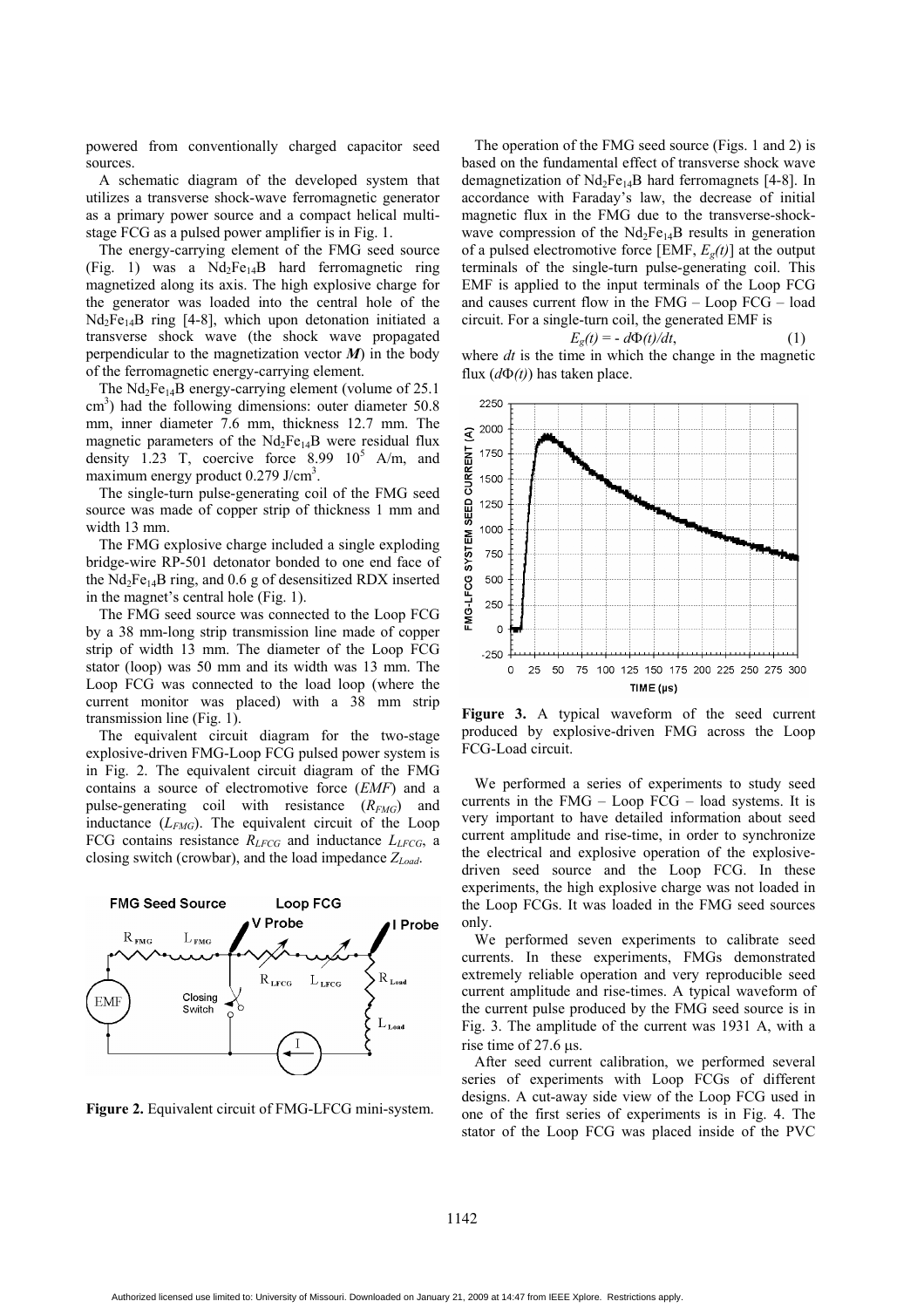pipe. We encapsulated the external part of the stator along its perimeter with a high-strength epoxy inside the PVC pipe in order to keep the stator in place during explosive operation of the device.



**Figure 4.** Cut-away view of the Loop FCG developed for the first series of experiments (see the text).

The two copper cylindrical contacts of the crowbar were bolted and soldered to the stator of the FCG from both sides of the input strip line (Figs. 1 and 4). The diameter and height of each contact was 10 mm and 6 mm, respectively. Each had a slightly conical shape, and the distance between contacts was about 2 mm.

In all experiments described in this paper, we used cylindrical aluminum armatures of 25 mm diameter. The length of the armature in the first series of FMG-Loop FCG experiments was also 25 mm. In these experiments, the length of the explosive charge loaded in the central part of the armature was equal to the width of the armature of the FCG (13 mm). The charge weight varied from 6.4 to 6.7 g of desensitized RDX. A single EBW RP-80 detonator was bonded to one end of the armature (Fig. 4).

The armature was placed off-center within the stator, with the displacement towards the copper contacts of the crowbar (Figs. 1 and 4). The distance between the armature and the crowbar contacts was 4 mm. A circular support made of 2 mm polycarbonate plate held the armature in position within the Loop FCG. The plate had a number of holes through it to weaken it in order to avoid restrictions on the armature expansion.

The completely explosive FMG-Loop FCG system operated as follows. The transverse shock wave in the  $Nd_2Fe_{14}B$  energy-carrying element of the FMG produced a seed current pulse in the FMG-LFCG system. When the seed current was close to maximum, we sent the initiation pulse for the detonator of the Loop FCG. After initiation of the explosive charge in the armature of the Loop FCG, the armature expanded toward the Loop FCG stator. During the expansion, the armature closed two copper contacts in the LFCG stator (Figs. 1 and 4). When the contacts closed, the FMG seed source disconnected from the LFCG and the current in the stator of the LFCG and in the load loop seeded by the FMG started increasing due to the magnetic flux compression effect within the LFCG.

A preliminary estimate of the amplification factor of the Loop FCG shown in Fig. 4 gave us a number from 1.6 to 2.1.

A typical waveform of the current pulse produced by the FMG-Loop FCG system in this experimental series is in Fig. 5. The amplitude of the current pulse reached 2750 A at 23 µs. Therefore, the current gain was 1.38. The amplification factor averaged from five experiments of this series was from  $1.35 \pm 0.03$ , significantly lower than our estimation. One problem was that the current did not rise exponentially as it should have. It was evident that the Loop FCG did not operate correctly.

One possible cause of this problem is mis-alignment of the armature during its expansion. The armature should expand uniformly. We performed several series of experiments with armatures of different designs. The most successful design of the Loop FCG is in Fig. 6.



**Figure 5.** Typical waveform of the current produced by the completely explosive FMG-LFCG-Load loop system in the first experimental series with the Loop FCG design shown in Fig. 4.

The design of the new Loop FCG stator and its dimensions (Fig. 6) are similar to what we used before (see Fig. 4). The main change was in the design of the armature. The diameter of the armature was the same as before, 25 mm. The length of armature was slightly longer, 38 mm (25 mm before). The total length of the explosive charge loaded in the central part of the armature was 25 mm in this design (13 mm before). The amount of desensitized RDX loaded in the armature varied from 11 to 12 g.

In this series of experiments, we used two RISI RP-80 EBW detonators, one bonded to each end of the armature (Fig. 6), and aligned by plastic and metallic detonator holders.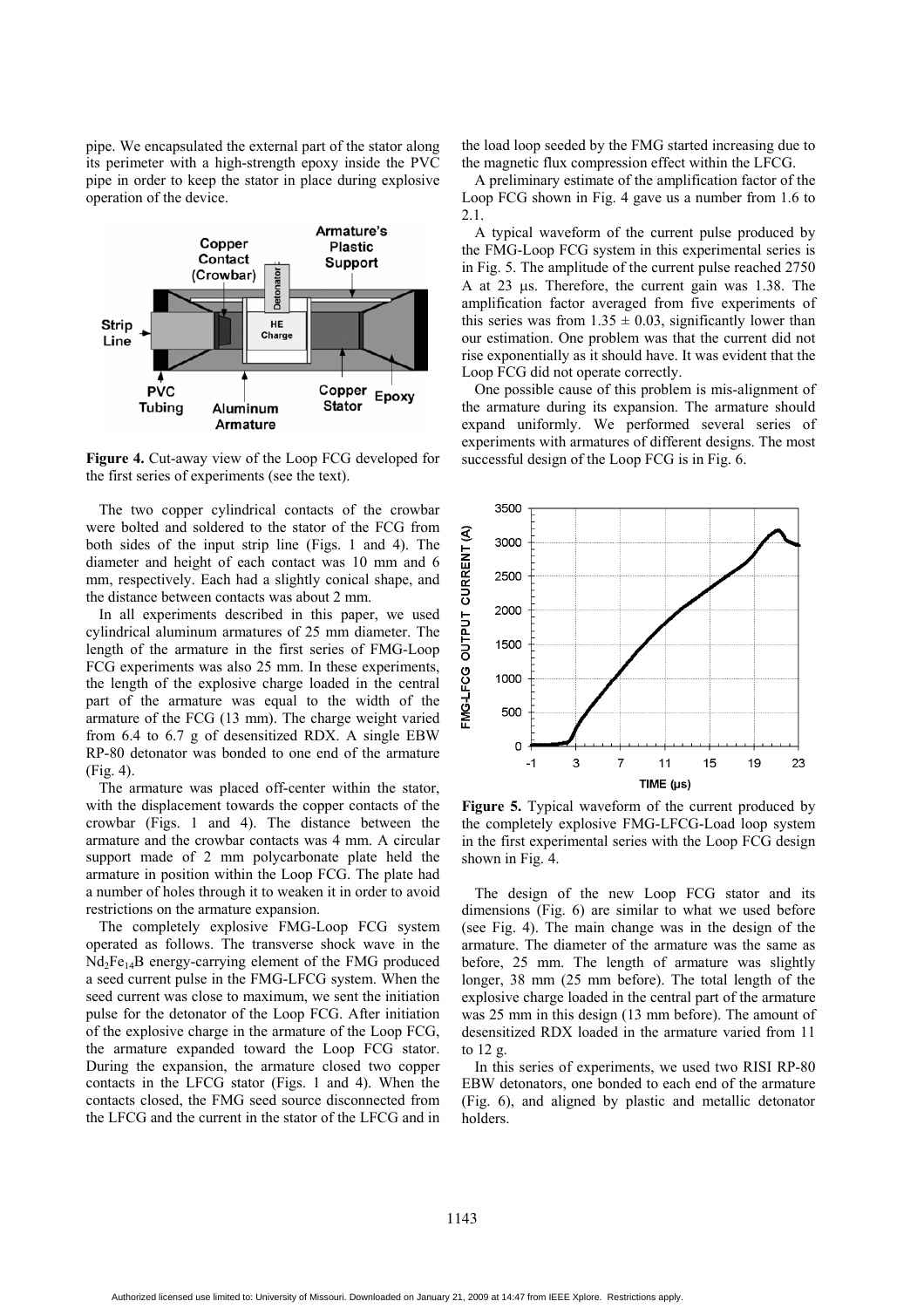

**Figure 6.** Cut-away view of the Loop FCG with new armature design.

A typical waveform of the current pulse produced by the FMG-Loop FCG system (Fig. 6) is in Fig. 7. The amplitude of the current pulse reached 3170 A at 21 µs. Therefore, the current gain was 1.7. The current rose exponentially during operation of the FCG.



**Figure 7.** Typical waveform of the current produced by the completely explosive FMG-LFCG-Load loop system in the first experimental series with the improved design shown in Fig. 6.

#### **III. SUMMARY**

We proposed, designed, tested, and studied an autonomous, completely explosive-driven pulsed power system based on an ultra compact transverse shock wave ferromagnetic generator as the seed source and an ultra compact loop magnetic flux compression generator as the pulsed power amplifier.

#### **IV. REFERENCES**

[1] L.L. Altgilbers, M.D.J. Brown, I. Grishnaev, B.M. Novac, I.R. Smith, I. Tkach, Yu. Tkach, Magnetocumulative Generators (Springer-Verlag, 2000).

[2] S.I. Shkuratov, E.F. Talantsev, J.C. Dickens, M. Kristiansen, and J. Baird, "Longitudinal-shock-wave compression of  $Nd_2Fe_{14}B$  hard ferromagnet: the pressure induced magnetic phase transition," Appl. Phys. Letters, Vol. 82, pp. 1248-1251, 2003.

[3] S.I. Shkuratov, E.F. Talantsev, J.C. Dickens, and M. Kristiansen, "Compact explosive-driven generator of primary power based on a longitudinal shock wave demagnetization of hard ferri- and ferromagnets," IEEE Transaction on Plasma Science, Vol. 30, pp. 1681-1691, 2002.

[4] S.I. Shkuratov, E.F. Talantsev, J.C. Dickens, and M. Kristiansen, "Transverse shock wave demagnetization of Nd2Fe14B high-energy hard ferromagnetics," J. Appl. Phys., Vol. 92, pp. 159-162, 2002.

[5] S.I. Shkuratov, E.F. Talantsev, J.C. Dickens, and M. Kristiansen, "Ultracompact explosive-driven high-current source of primary power based on shock wave demagnetization of  $Nd_2Fe_{14}B$  hard ferromagnetics," Rev. Sci. Instrum., Vol. 73, pp. 2738-2742, 2002.

[6] Shkuratov, S.I. and Talantsev, E.F. "Powering the coaxial single-turn seed coil of a magnetocumulative generator by an explosive-driven shock wave ferromagnetic primary source", Journal of Electromagnetic Phenomena, Vol. 3, No. 4(12), pp. 452- 467, 2003.

[7] S.I. Shkuratov, E.F. Talantsev, J.C. Dickens, and M. Kristiansen, "Currents produced by explosive driven transverse shock wave ferromagnetic source of primary power in a coaxial single-turn seeding coil of a magnetocumulative generator", J. Appl. Phys., Vol. 93, pp. 4529-4535, 2003.

[8] S.I. Shkuratov, E.F. Talantsev, J. Baird, L.L. Altgilbers, and A.H. Stults. "Transverse Explosive Shock-Wave Compression of Nd<sub>2</sub>Fe<sub>14</sub>B High-Energy Hard Ferromagnets: Induced Magnetic Phase Transition", AIP Conf. Proc., Vol. 845, pp. 282-285, 2006.

[9] S.I. Shkuratov, E.F. Talantsev, J. Baird, L.L. Altgilbers, and A.H. Stults. "Compact autonomous explosive-driven pulsed power system based on a capacitive energy storage charged by a high-voltage shock-wave ferromagnetic generator", Rev. Sci. Instrum., Vol. 77, pp. 066107-1-5, 2006.

[10] S.I. Shkuratov, E.F. Talantsev, J. Baird, L.L. Altgilbers, and A.H. Stults. "Completely explosive autonomous high-voltage pulsed power system based on shock wave ferromagnetic primary power source and

1144